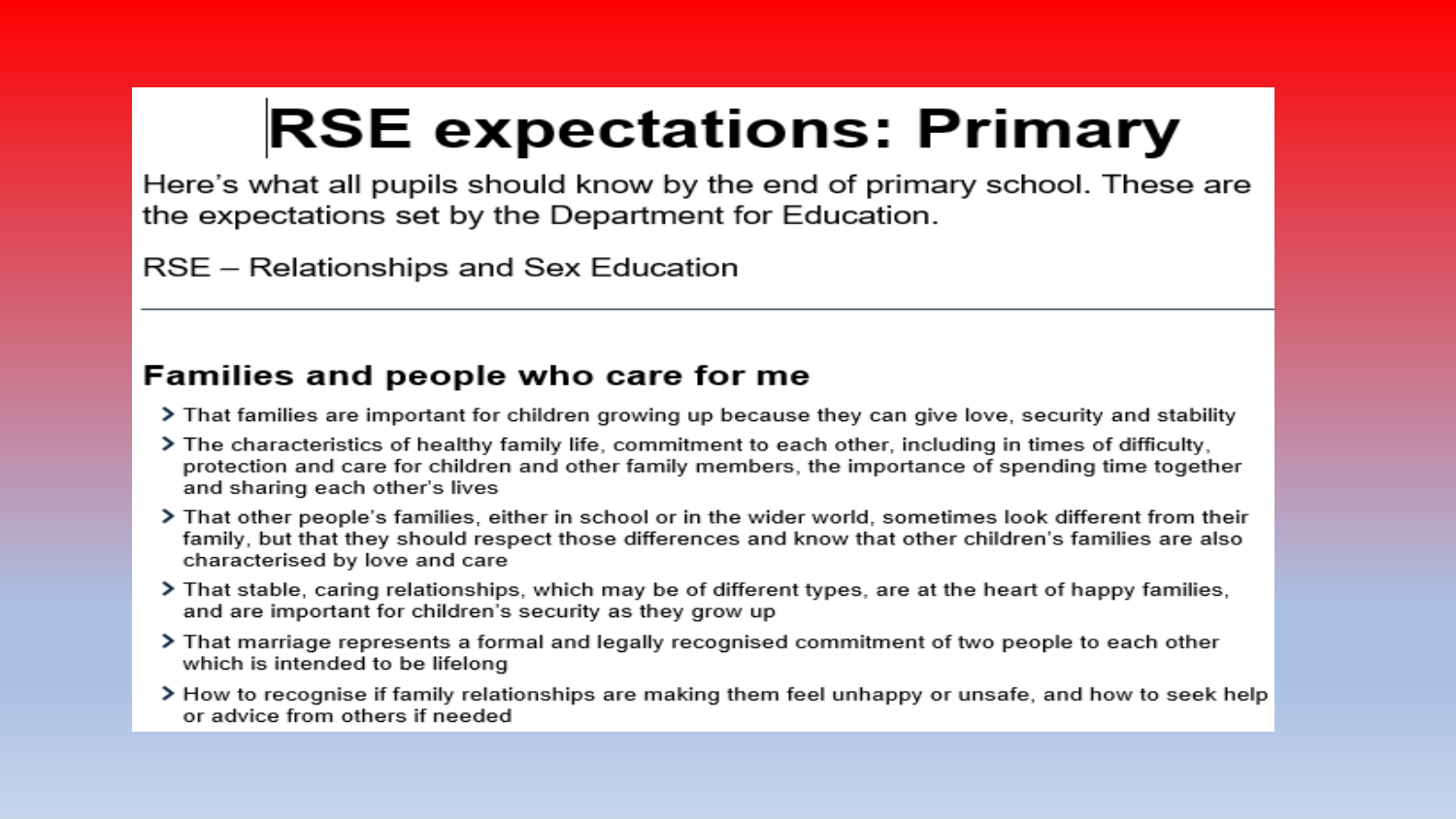#### **Caring friendships**

- > How important friendships are in making us feel happy and secure, and how people choose and make friends
- > The characteristics of friendships, including mutual respect, honesty, trust and trustworthiness, loyalty, kindness, generosity, sharing interests and experiences, and support with problems and difficulties
- > That healthy friendships are positive and welcoming towards others, and do not make others feel lonely or excluded
- That most friendships have ups and downs, and that these can often be worked through so that the friendship is repaired or even strengthened, and that resorting to violence is never right
- > How to recognise who to trust and who not to trust, how to judge when a friendship is making them feel unhappy or uncomfortable, managing conflict, how to manage these situations and how to seek help or advice from others if needed

#### **Respectful relationships**

- > The importance of respecting others, even when they're very different from them (for example, physically, in character, personality or backgrounds), or make different choices or have different preferences or beliefs
- > Practical steps they can take in a range of different contexts to improve or support respectful relationships
- > The conventions of courtesy and manners
- > The importance of self-respect and how this links to their own happiness
- That in school and in wider society they can expect to be treated with respect by others, and that in turn they should show due respect to others, including those in positions of authority
- > About different types of bullying (including cyber-bullying), the impact of bullying, responsibilities of bystanders (primarily reporting bullying to an adult) and how to get help
- > What a stereotype is, and how stereotypes can be unfair, negative or destructive
- The importance of permission-seeking and giving in relationships with friends, peers and adults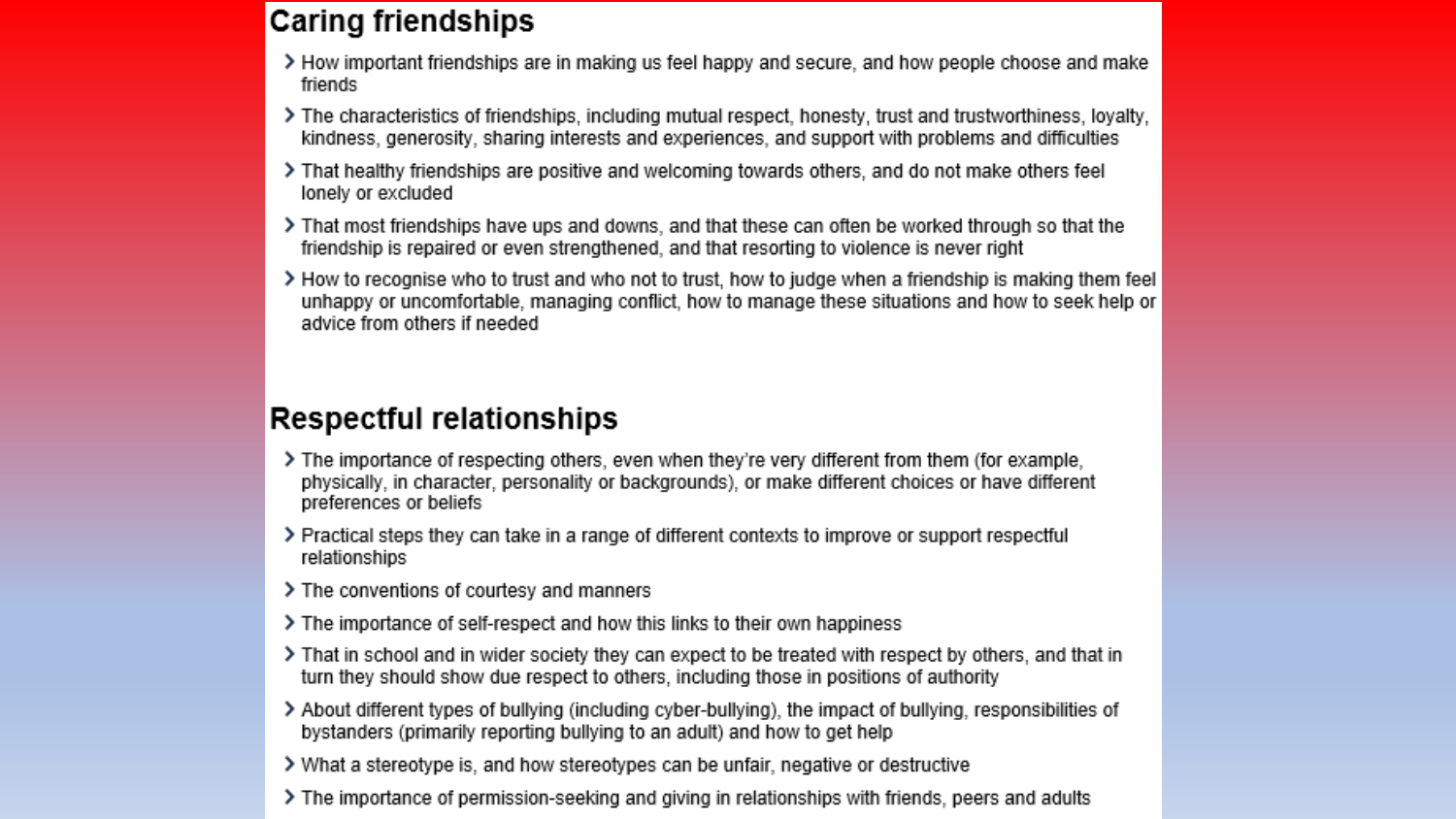#### **Online relationships**

- That people sometimes behave differently online, including by pretending to be someone they're not
- That the same principles apply to online relationships as to face-to-face relationships, including the importance of respect for others online (even when we're anonymous)
- The rules and principles for keeping safe online, how to recognise risks, harmful content and contact, and how to report them
- > How to critically consider their online friendships and sources of information, including awareness of the risks associated with people they've never met
- > How information and data is shared and used online

### Being safe

- > What sorts of boundaries are appropriate in friendships with peers and others (including in a digital context)
- About the concept of privacy and the implications of it for both children and adults (including that it's not always right to keep secrets if they relate to being safe)
- > That each person's body belongs to them, and the differences between appropriate and inappropriate/unsafe physical and other contact
- > How to respond safely and appropriately to adults they may encounter (in all contexts, including online) who they don't know
- > How to recognise and report feelings of being unsafe or feeling bad about any adult
- > How to ask for advice or help for themselves or others, and to keep trying until they're heard
- > How to report concerns or abuse, and the vocabulary and confidence they need to do so
- > Where to get advice (e.g. family, school, other sources)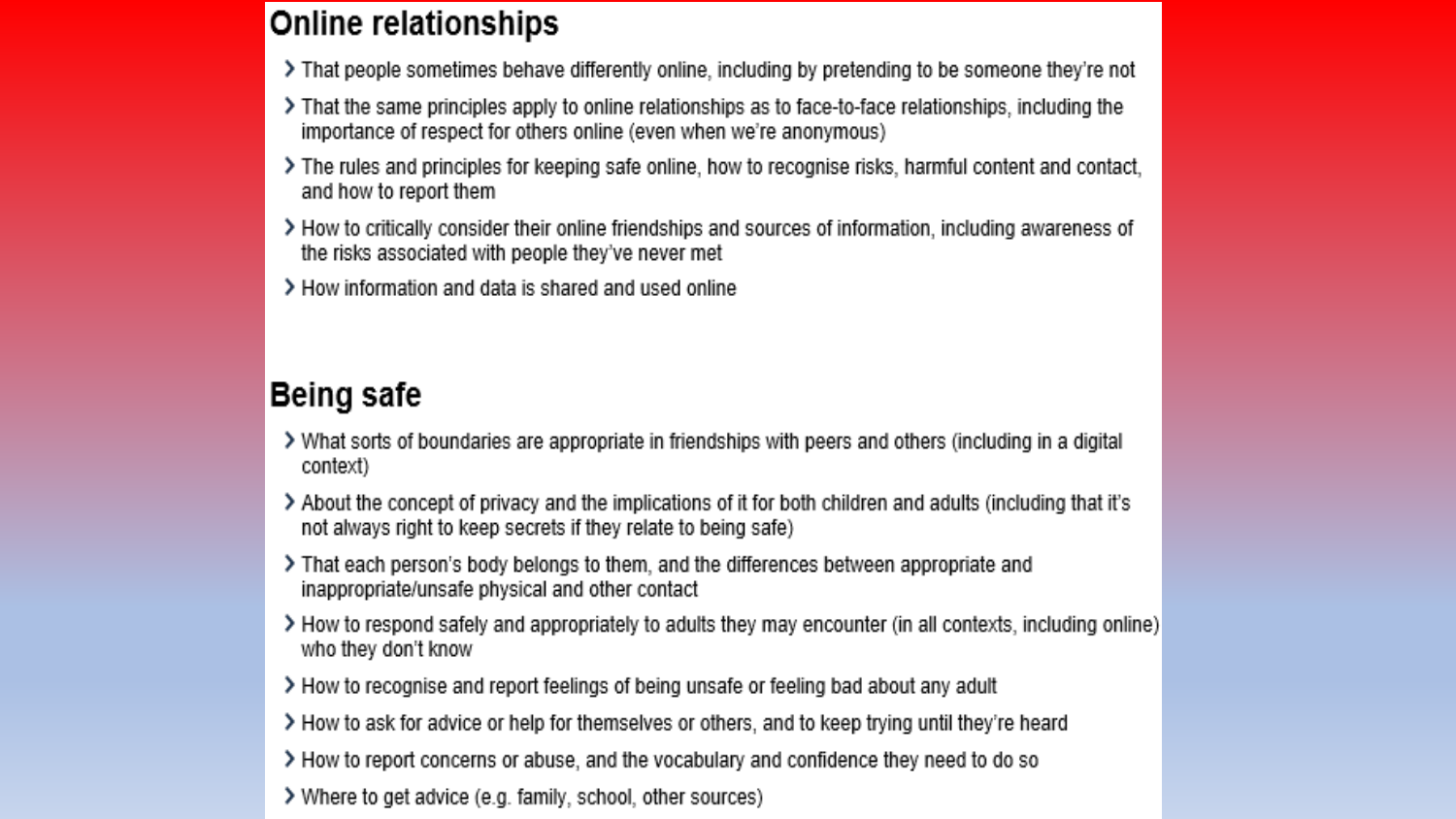## **Sex education (Primary)**

The Relationships Education, RSE, and Health Education (England) Regulations 2019 have made Relationships Education compulsory in all primary schools. Sex education is not compulsory in primary schools and the content set out in this guidance therefore focuses on Relationships Education.

The content set out in this guidance covers everything that primary schools should teach about relationships and health, including puberty. The national curriculum for science also includes subject content in related areas, such as the main external body parts, the human body as it grows from birth to old age (including puberty) and reproduction in some plants and animals. It will be for primary schools to determine whether they need to cover any additional content on sex education to meet the needs of their pupils. Many primary schools already choose to teach some aspects of sex education and will continue to do so, although it is not a requirement.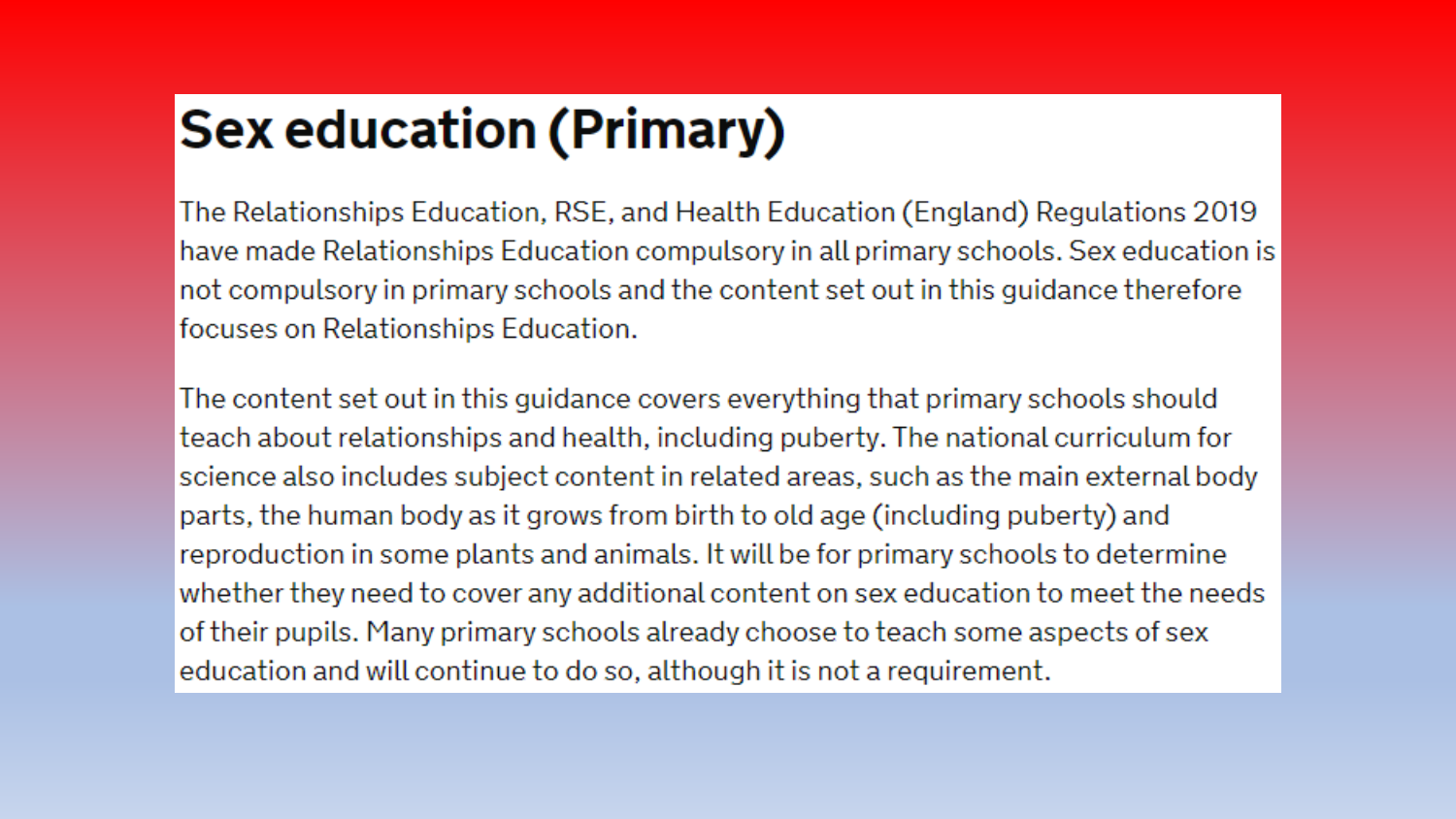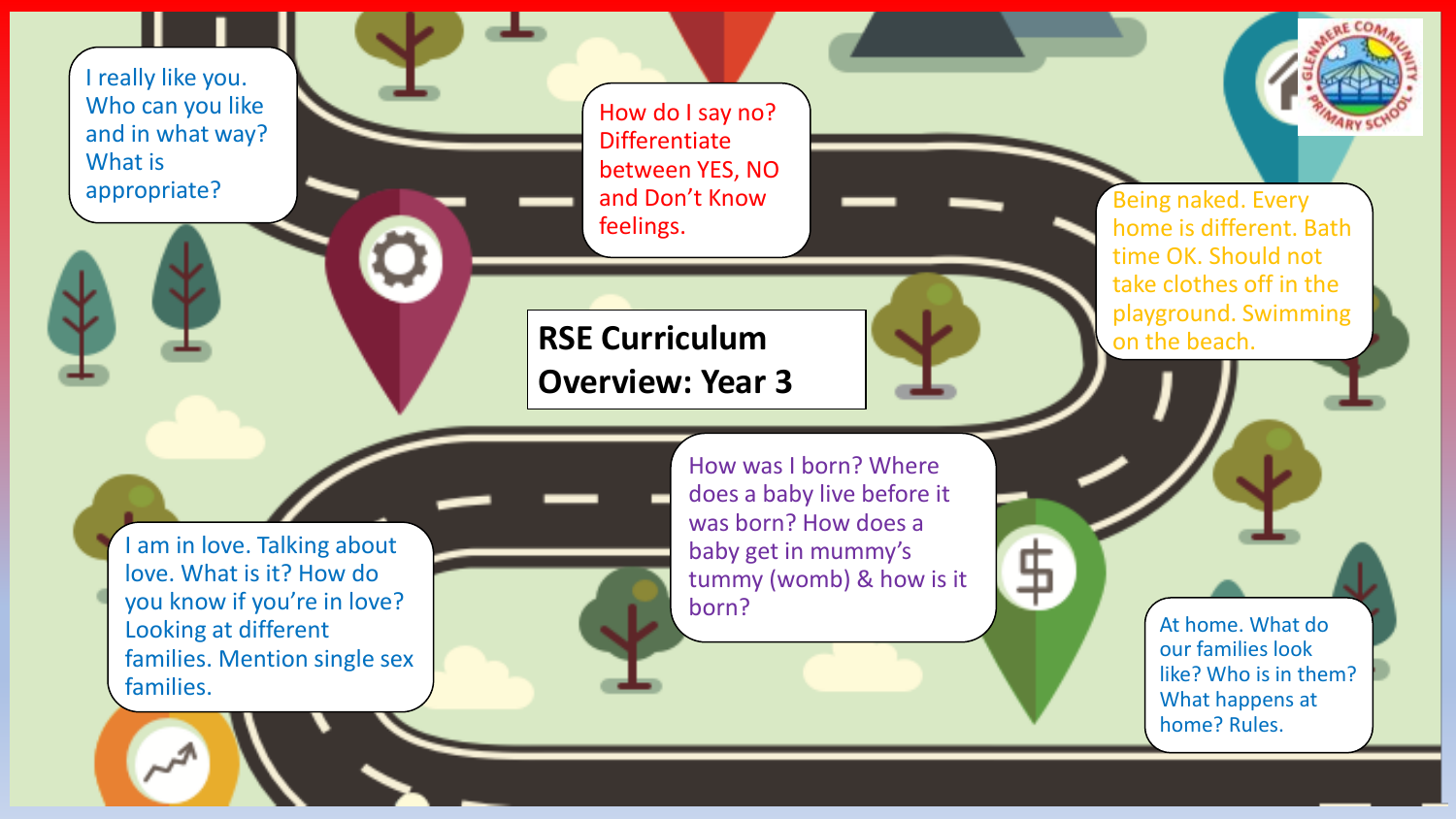Lesson 1 – At home: In this lesson the children will:

Learn about similarities and differences in family situations and respect these. Learn about different routines in different homes Learn about different circumstances in the home Learn about love for someone of the same or opposite gender, someone with a different culture/religion or someone with a disability

Lesson 2 – I am in love: In this lesson the children will:

Learn about being in love and the similarities and differences to friendship Learn about how it feels to be in love Learn about love in different contexts Recognise feelings of being in love and appreciate that those feelings are very normal

Lesson 3 – How I was born: In this lesson the children will: Learn how the birth of a child is celebrated Learn about pregnancy and child birth Learn how pregnancy occurs Learn how a baby grows in the womb, how a baby is born and what a baby looks like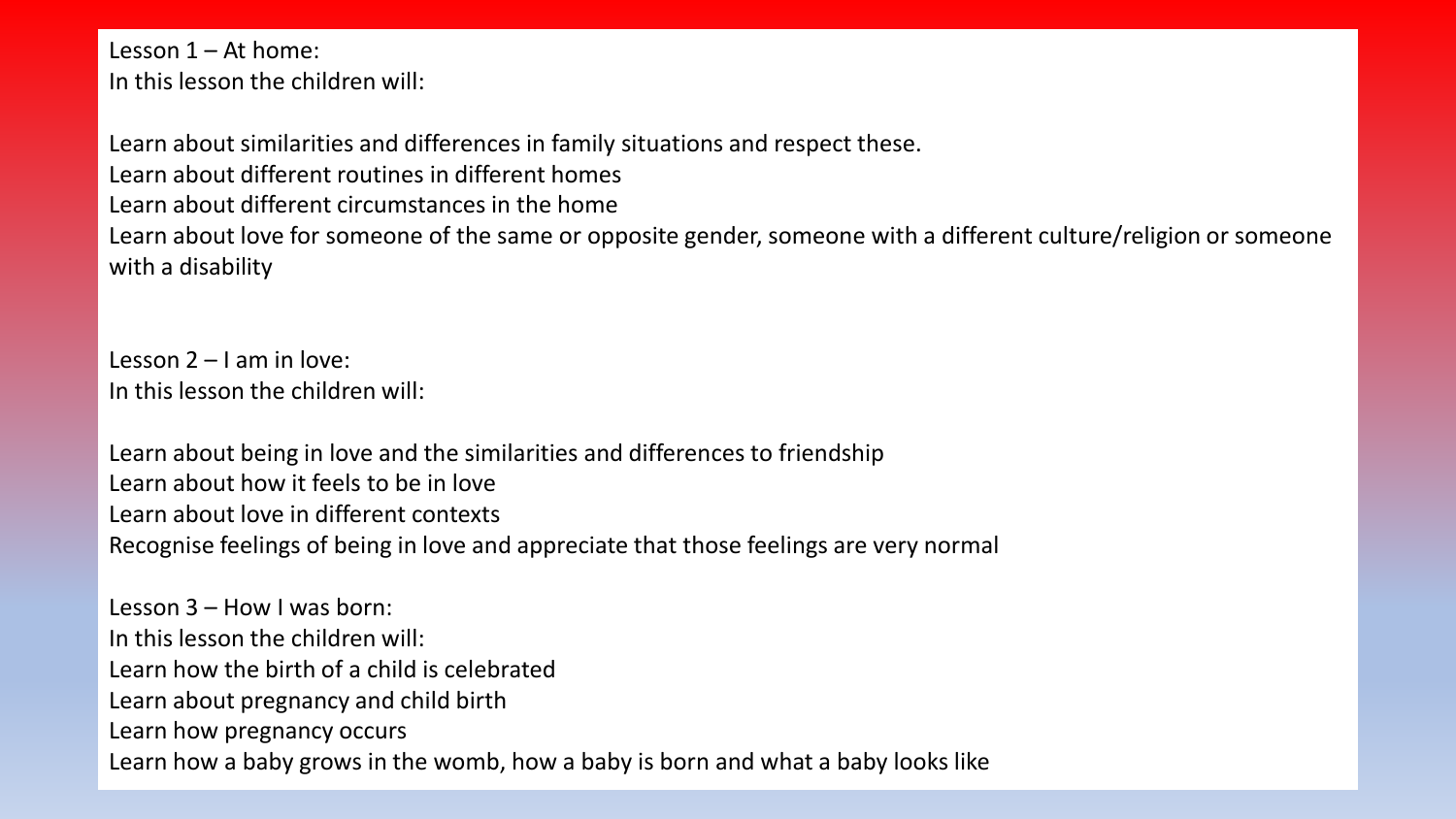Lesson 4 – Being naked: In this lesson children will:

Learn about different situations in which they may or may not be naked Understand that everyone has a need for privacy Learnt to respect different rules and agreements about being naked

Lesson  $5 -$  How do I say 'no'?: In this lesson children will:

Differentiate between 'yes' and 'no' and 'don't know' feelings in different situations Learn that children can experience situations and touching in different ways Express their 'no' feelings in different ways and learn which ways are most effective

Lesson 6 – I really like you In this lesson children will: Gain insight into ways of expressing love for others Learn that it is important to express feelings of love Learn to become capable of showing others positive feelings and also recognising others' positive feelings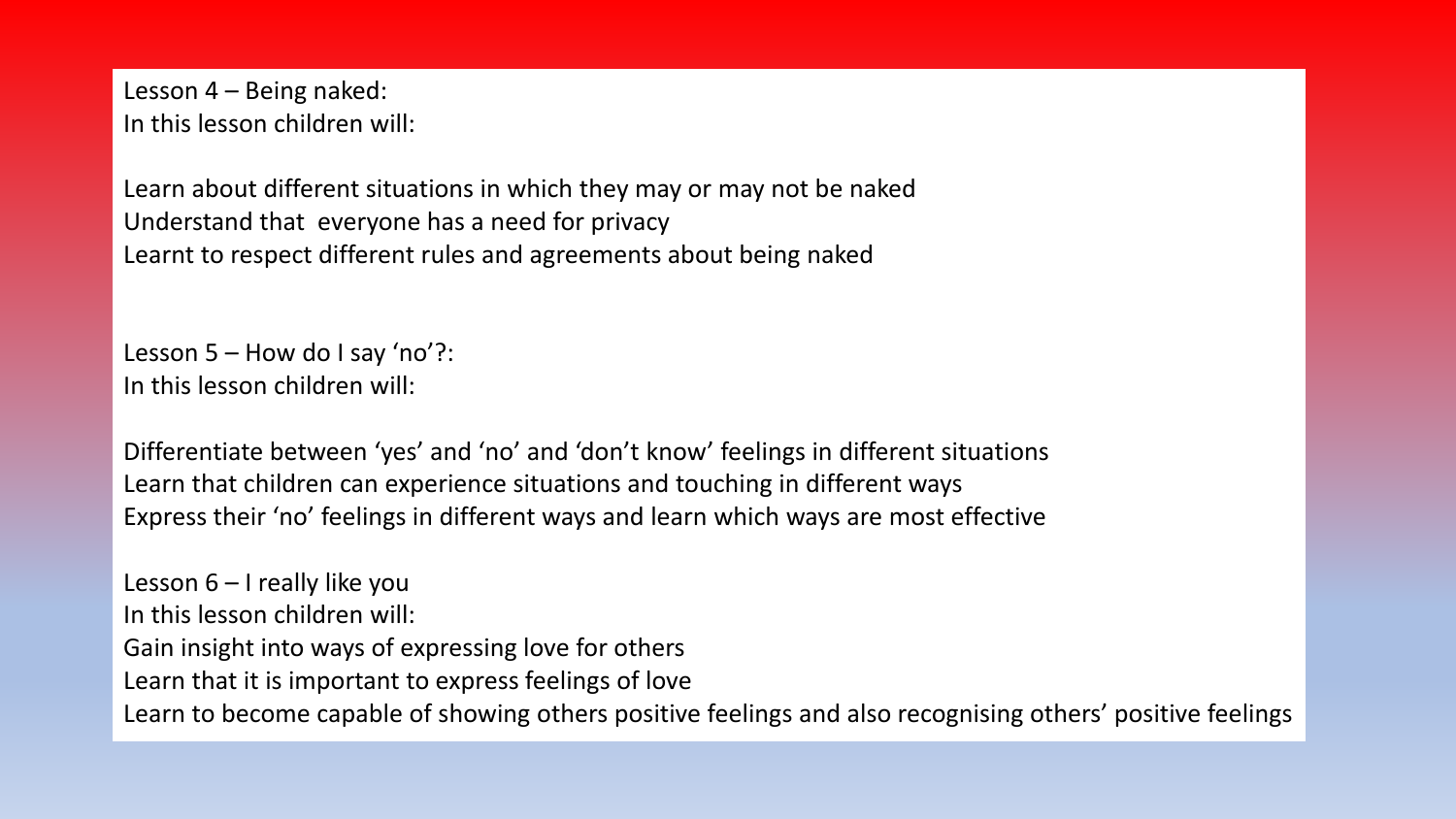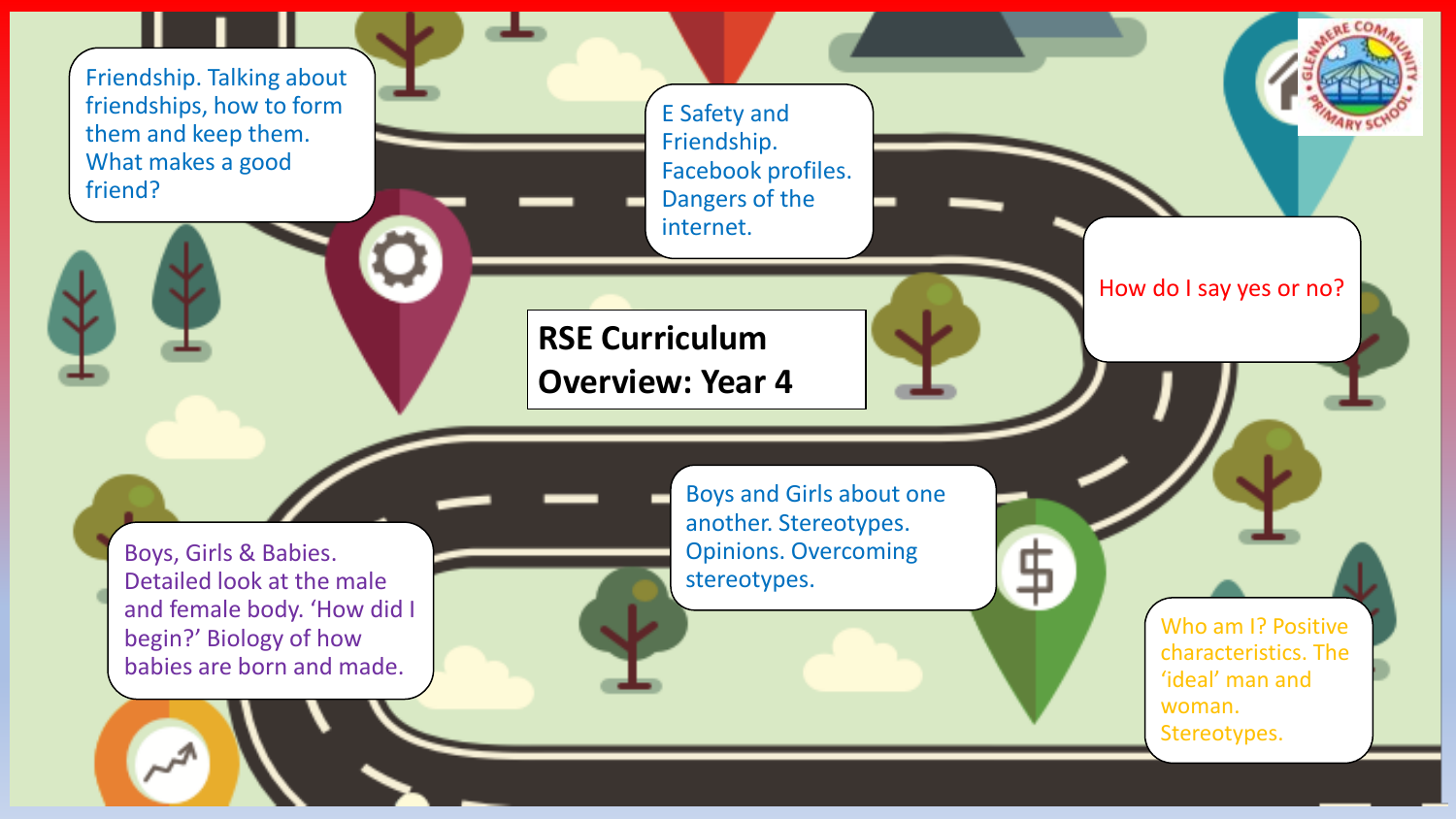Lesson  $1 -$  Who am  $\mathsf{R}$ : In this lesson the children will:

Learn about special characteristics of themselves and develop a positive self and body image Name special characteristics of other children Become aware of the ideal and beauty images in the media and the influence these can have on their own self or body image Learn that images in the media often do not reflect daily reality

Lesson 2 – boys, girls and babies: In this lesson the children will:

Learn how to properly refer to their genitals Learn about the most important physical differences between boys and girls Become familiar with the main sexual characteristics and their functions Learn about reproduction, pregnancy & giving birth Learn that when you are fertile you can get pregnant Understand that people can plan to have children but that not everyone can get pregnant or wants to have children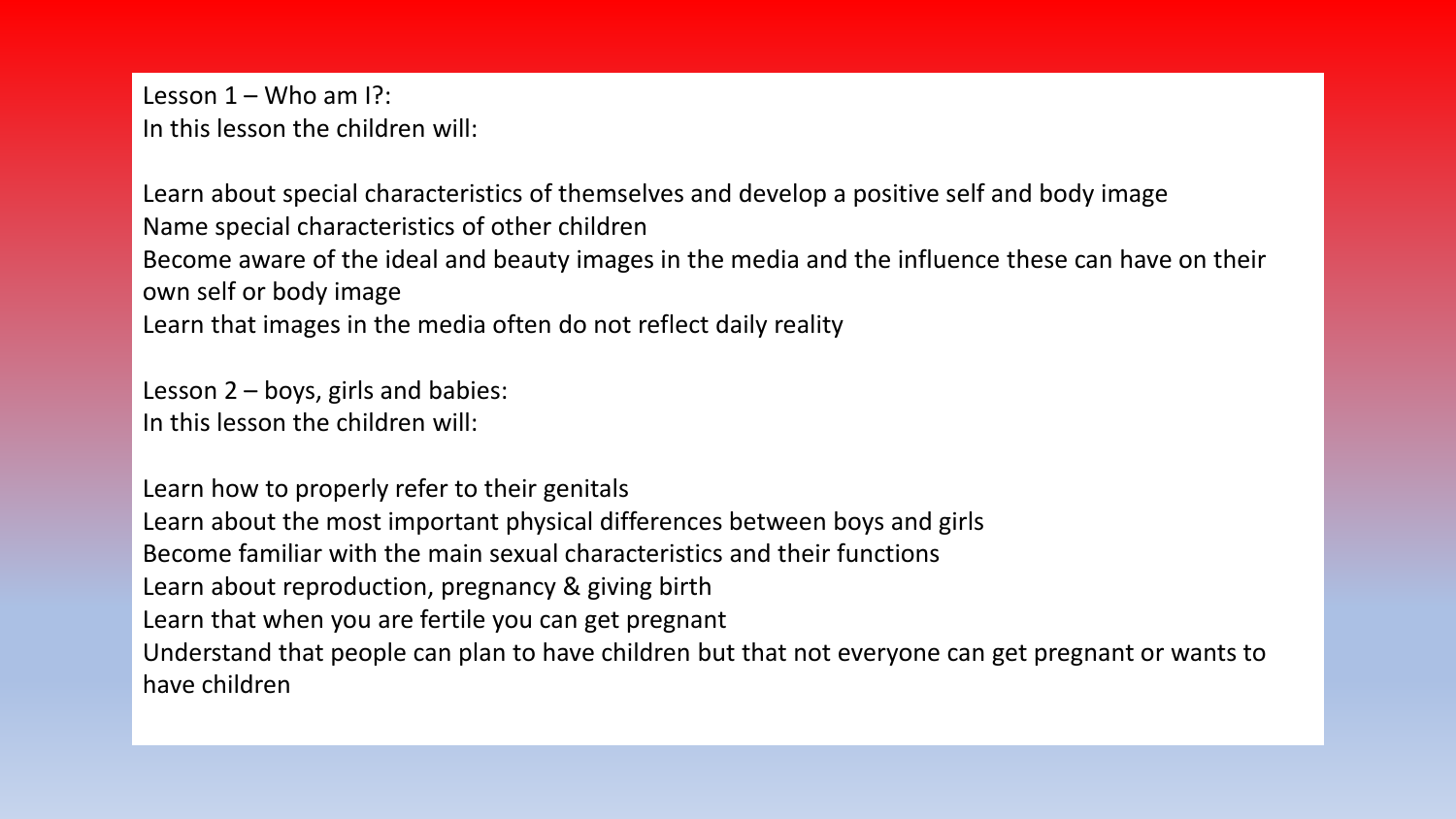Lesson 3 – Boys and girls about one another: In this lesson children will:

Learn about differences and similarities in role behaviour between boys and girls Learn that the media represents men and women in a gender-specific manner Think critically about gender specific role expectations and role behaviour of boys and girls Learn the need for equal rights for boys and girls

Lesson 4 – how do I say 'Yes' or 'No'?: In this lesson children will:

Learn about indicating their own limits in various ways, while also clearly expressing which situations they find unpleasant

Learn about what they should do in situations which exceed their own limits are unsafe or unpleasant Learn who they might place their trust in should situations occur which they consider unpleasant or unsafe